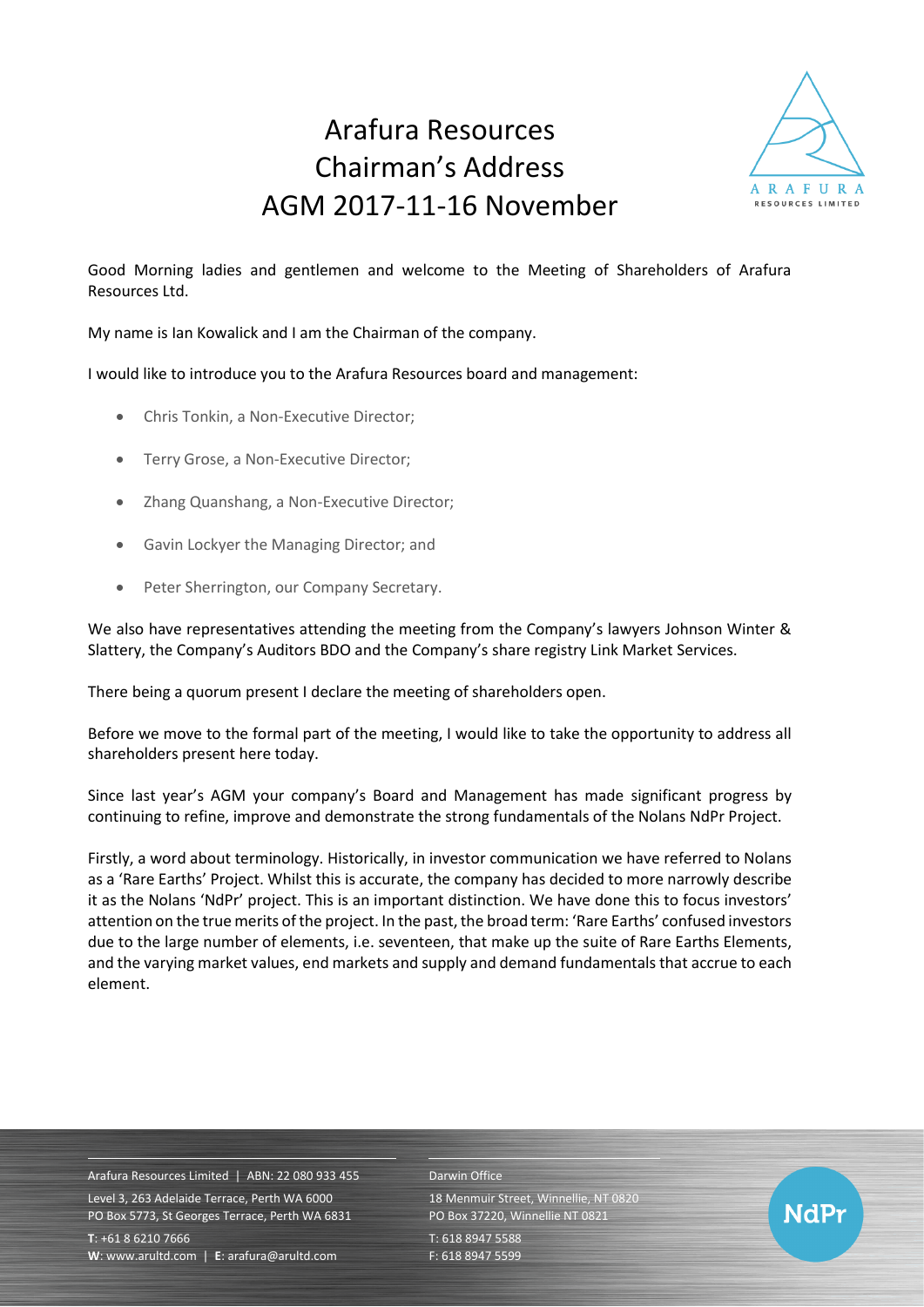

Two of these elements Neodymium and Praseodymium or NdPr, are, overwhelmingly, the key revenue drivers for the Nolans Project and the elements that, in your Board's view, have the best outlook. Hereafter I will refer to the Nolans NdPr Project.

With that said I will turn now to my broader comments on the year in review.

Firstly, with regards to the Nolans NdPr project itself the FY16/17 year saw great progress on many fronts that will enhance the bankability of the project.

On the Environmental approvals, the team continued to advance this process. Following the lodgement of the EIS in 2016 that document has gone through a public comment period to which we have responded with the submission to Northern Territory Environment Protection Authority ("NTEPA") and the Australian Government's Department of the Environment and Energy of an Environmental. This Impact Statement Supplementary Report ("EIS Supplement") has been lodged for final assessment. Lodgement of the EIS Supplement represents the final step in the Northern Territory process for gaining environmental regulatory approval for the Nolans Project.

The Company is confident that the additional information provided in the EIS Supplement will enable the regulatory authorities to move through the final assessment and recommendation phase of project approval. We expect NTEPA assessment and recommendation for approval to the Federal regulator to be completed in the first quarter of calendar year 2018. This approval is a critical step prior to the award of a Mining Lease and financing Nolans' development

With regards to the Nolans orebody itself we announced in June the completion of a detailed program of geological and geochemical analysis to be utilised for the next phase of mine planning activities for the Definitive Feasibility Study (DFS).

As expected, the work did not result in any material change to the previously reported Mineral Resources for the project but, more importantly, it did reveal the consistent nature of the distribution of NdPr across the deposit and the abundance of material best suited to Arafura's flowsheet. This data will now feed into our mine planning schedules to optimise the economic recovery of NdPr and Phosphate and refine our operating costs estimates in the DFS. Again, another key step in getting Nolans to the bankable stage.

Finally, the company continued to progress its 7 stage Pilot Program designed to test aspects of the proposed Nolans flowsheet and to collect technical insights to help minimise commissioning risks once Nolans is brought into full scale production. This program commenced in December 2016 and will be completed in 2018. It is expected to confirm bench scale test work and, to date, it has met management expectations. The completion of the program will be another vital box ticked on the way to a Final Investment Decision (FID) in 2018.

This technical work and approvals progress is, finally, beginning to be reflected in the Arafura share price. During the 2017 Financial Year your company's share price rallied an acceptable 16% to its highest closing level for 3 years. This was the best *annual* return and first *positive* return for shareholders since FY11 – the peak of the last bull market in NdPr prices prior to decline of the last 6 years.

The volume traded, another broad indicator of investor interest, also showed great improvement, growing by 280% and providing investors much greater liquidity for their investment.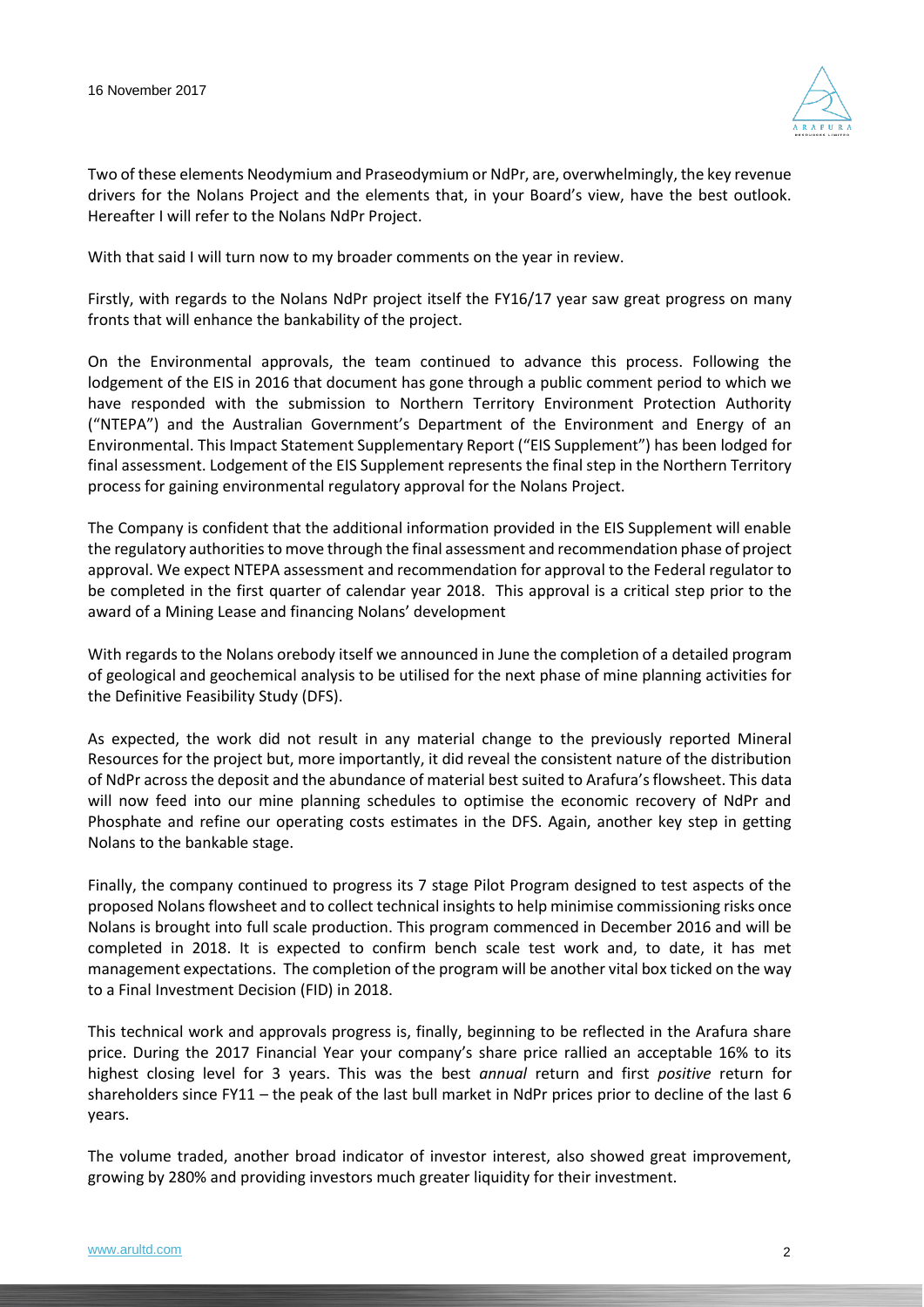

All of this adds up to a lower cost of equity capital for Arafura – a helpful development in the context of looking ahead to the financing of the Nolan's NdPr Project.

Pleasingly, since the end of the financial year, the share price has continued its ascent, rising to a high of 15c in October – its highest level since March 2013 and outperforming the bulk of its peer group.

Also on the ascent are NdPr prices. At last year's AGM I noted of the NdPr market that it was the Board's view that: "…the worst may indeed be behind us…" and that "…the negative influence." of illegal mining in China "…may start to abate…". It is pleasing to reflect on that tentative forecast in light of what has happened to NdPr prices in recent times. The 2016 AGM appears to have marked the bottom in NdPr prices at around US\$37/kg. Since that time prices have rocketed to a high of almost US\$80/kg. Independent price monitors have the price most recently at around US\$58/kg, a large improvement, since this time last year.

As my earlier discussion of the company's share price performance highlighted, the uplift in NdPr prices has certainly helped galvanise the interest of investors and it is in this context that the company has made raising the profile of the company amongst investors a key strategic objective.

With NdPr prices still in decline in recent years there was little to be gained from marketing aggressively to the investment community as any good news on the project side was inevitably drowned out by the consistently negative news with regards to REE prices. Happily, things have changed and, consistent with our corporate view that the worst was over in the space, your Managing Director, Gavin Lockyer and other members of his team and travelled extensively road-showing the company to institutional investors as well as presenting at conferences in Australia, North America and Asia.

This marketing effort, improved understanding of the fundamentals of the NdPr space and the ongoing progress of the Nolans NdPr project towards FID has whet investor appetite for the Arafura story. This allowed the company to raise \$3.6m via an institutional placement in March 2017 and a further \$3m via a well-received SPP, the company's first equity raising in almost five years.

Being able to access the capital markets is a critical development for the company. Since that time we have made further efforts to engage with investors and raised further capital – at a price double that of the prior raising I might add - to help fund the completion of the Pilot Program.

Looking forward, what can you expect to see during the coming 12 months. Work will continue on multiple fronts. As I mentioned before, we expect to get Environmental approvals early in 2018. We are working on a water licence and will engage with the local indigenous community to secure their agreement to develop the project. These 3 items will then allow the company to progress to a Mining Lease.

As for the NdPr pricing environment, we will not make another forecast as we did last year except to say that the efforts made by the Chinese Government to restrain illegal mining are not expected to be reversed and the news on the demand side from the electric and hybrid vehicle segment continues to positively surprise. This should provide a supportive backdrop for Arafura.

We expect to complete the 7 stage Pilot Program which should give us key information to complete the DFS and we continue to target a Final Investment Decision (FID) at the end of 2018. We will also continue to educate the equity market as well as engage with debt investors as their support will be equally important to developing Nolans. In this regard, the project's extremely low